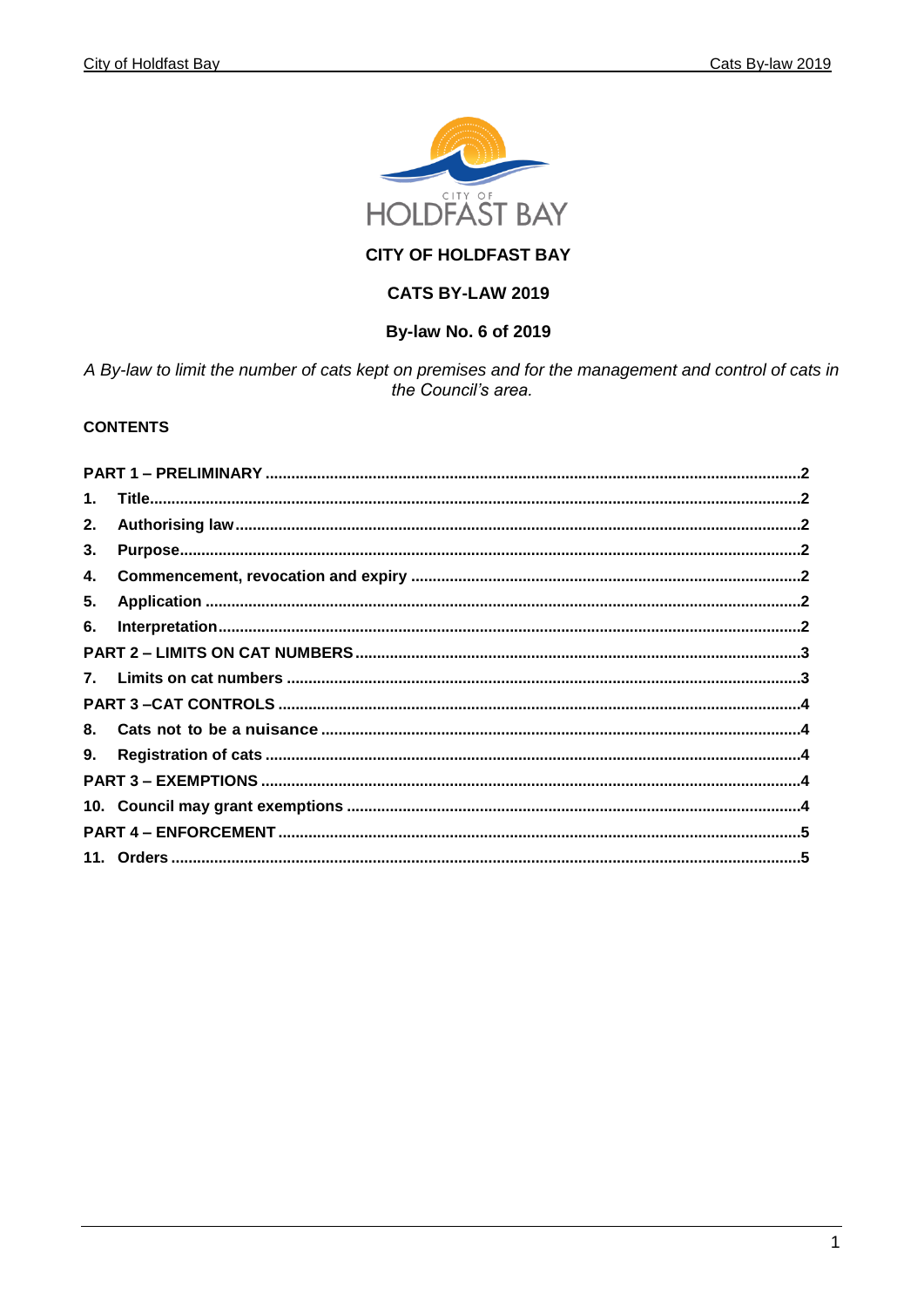## <span id="page-1-0"></span>**PART 1 – PRELIMINARY**

### <span id="page-1-1"></span>**1. Title**

This By-law may be cited as the *Cats By-law 2019* and is By-law No. 6 of the City of Holdfast Bay.

## <span id="page-1-2"></span>**2. Authorising law**

This By-law is made under section 90(5) of the *Dog and Cat Management Act 1995* and section 246 of the Act.

### <span id="page-1-3"></span>**3. Purpose**

The objectives of this By-law are to control and manage cats in the Council's area:

- 3.1 to promote responsible cat ownership;
- 3.2 to reduce the incidence of the public and environmental nuisance caused by cats;
- 3.3 to protect the comfort and safety of members of the public; and
- 3.4 for the good rule and government of the Council's area.

### <span id="page-1-4"></span>**4. Commencement, revocation and expiry**

4.1 The following By-laws previously made by the Council are revoked from the day on which this By-law comes into operation<sup>1</sup>:

4.1.1 By-law No 6 – Cats 2012.

4.2 This By-law will expire on 1 January 2027.<sup>3</sup>

### **Note-**

- 1. Generally a By-law comes into operation 4 months after the day on which it is gazetted: section 249(5) of the Act.
- 2. Section 253 of the Act provides that the revocation of a By-law by another By-law that contains substantially the same provisions, does not affect certain resolutions such as those applying a By-law to a part or parts of the Council area.
- <span id="page-1-5"></span>3. Pursuant to section 251 of the Act, a By-law will expire on 1 January following the seventh anniversary of the gazettal of the By-law.

## **5. Application**

- 5.1 This By-law operates subject to the Council's *Permits and Penalties By-law 2019*.
- 5.2 This By-law applies throughout the Council's area.

## <span id="page-1-6"></span>**6. Interpretation**

In this By-law, unless the contrary intention appears;

- 6.1 **Act** means the *Local Government Act 1999*;
- 6.2 *approved cattery* means a building, structure, premises or area approved by the relevant authority pursuant to the *Development Act 1993* for the keeping of cats on a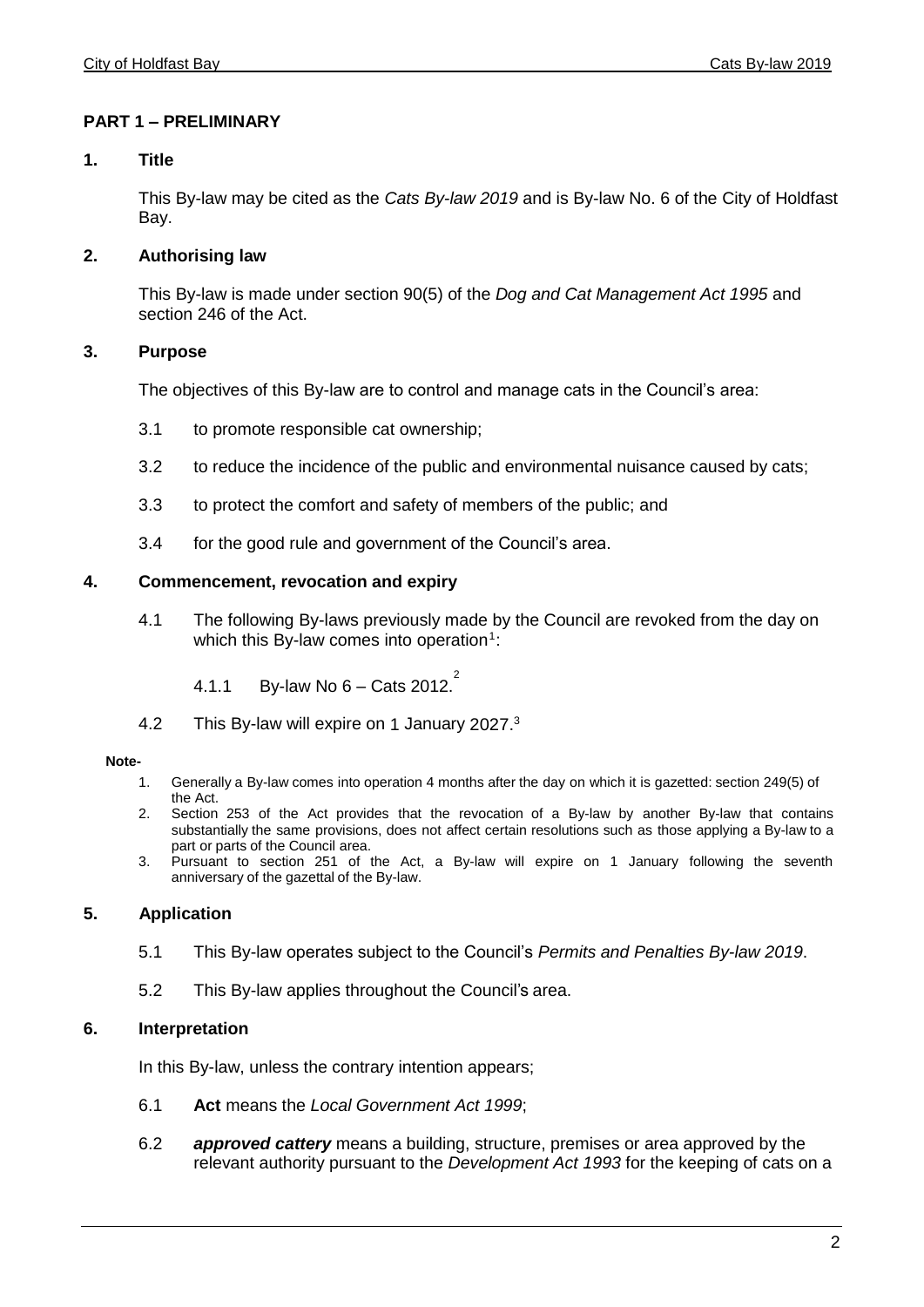temporary or permanent basis or, for use in connection with a business involving the keeping of cats, that is operating in the accordance with all approvals;

- 6.3 except for in clause 8, *cat* means an animal of the species *felis catus,* which is three months of age or has lost its juvenile canine teeth:
- 6.4 *Council* means the City of Holdfast Bay;
- 6.5 *keep* includes the provision of food or shelter;
- 6.6 for the purposes of clause 8, a cat (or cats) causes a *nuisance* if it:
	- 6.6.1 unreasonably interferes with the peace, comfort or convenience of a person, including but not limited to by displaying aggressive nature or creating unpleasant noise or odour; or
	- 6.6.2 damages or otherwise has an adverse impact upon native flora or fauna; or
	- 6.6.3 acts in a manner that is injurious to a person's real or personal property; or
	- 6.6.4 wanders onto premises without the consent of the owner or occupier of the premises; or
	- 6.6.5 defecates or urinates on premises without the consent of the owner or occupier of the premises;
- 6.7 *owner* of a cat has the same meaning as in section 5 of the *Dog and Cat Management Act 1995;*
- 6.8 *premises* includes any land (whether used or occupied for domestic or non-domestic purposes) and any part thereof; and
- 6.9 the *person responsible for the control of a cat* has the same meaning as in section 6 of the *Dog and Cat Management Act 1995.*

#### **Note-**

Section 14 of the *Acts Interpretation Act 1915* provides that an expression used in this By-law has, unless the contrary intention appears, the same meaning as in the Acts under which the By-law is made.

## <span id="page-2-0"></span>**PART 2 – LIMITS ON CAT NUMBERS**

## <span id="page-2-1"></span>**7. Limits on cat numbers**

- 7.1 Subject to this clause 7, a person must not, without the Council's permission keep, or cause suffer or permit to be kept more than two (2) cats on any premises.
- 7.2 Subclause 7.1 does not apply to premises comprising an approved cattery.
- 7.3 Council may require that premises which are the subject of an application for permission to keep additional cats, must be inspected by an authorised person for the purpose of assessing the suitability of the premises for housing cats.
- 7.4 Permission under subclause 7.3 may be given if the Council is satisfied that:
	- 7.4.1 no insanitary condition exists or is likely to arise on the premises as a result of the keeping of cats; and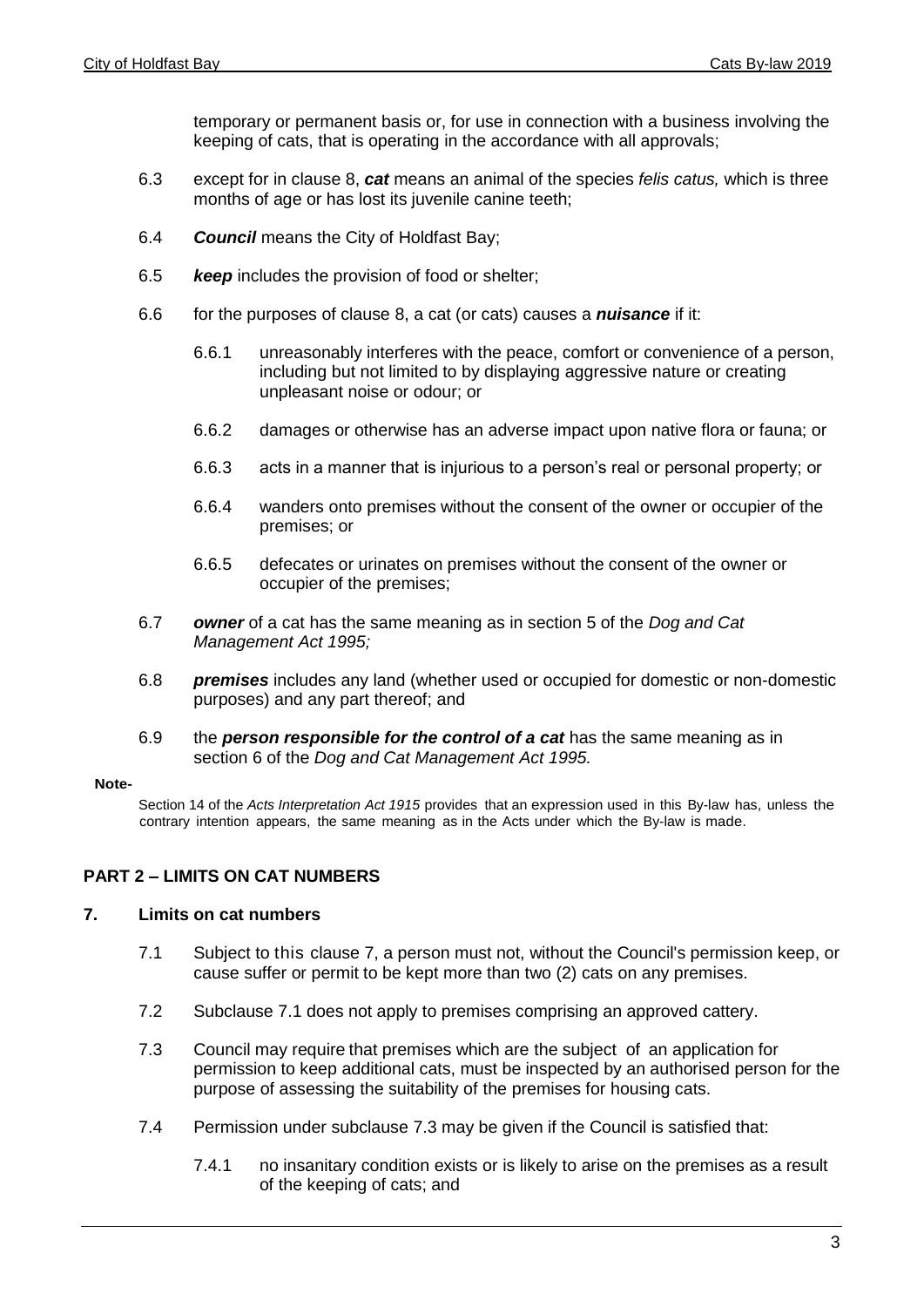7.4.2 a nuisance is not or is not likely to be caused to any neighbour as a result of the keeping of cats on the premises.

# <span id="page-3-0"></span>**PART 3 –CAT CONTROLS**

### <span id="page-3-1"></span>**8. Cats not to be a nuisance**

- 8.1 An owner or occupier of premises is guilty of an offence if a cat (or cats) kept or allowed to remain on the premises causes a nuisance.
- 8.2 Without limiting liability under clause 8.1, the owner of or person responsible for the control of a cat is guilty of an offence under this By-law if the cat causes a nuisance.
- 8.3 For the purposes of this subclause 8, *cat* means an animal of the species *felis catus* (of any age)*.*

### <span id="page-3-2"></span>**9. Registration of cats**

- 9.1 Where the Council has resolved to adopt a registration scheme for cats, a person must not keep a cat in the Council's area for more than 14 days unless the cat is registered in accordance with this By-law.
- 9.2 An application for registration of a cat must:
	- 9.2.1 be made to the Council in the manner and form (if any) and accompanied by the fee (if any) as prescribed by the Council; and
	- 9.2.2 nominate a person of or over sixteen (16) years of age who consents to the cat being registered in his or her name; and
	- 9.2.3 identify with reference to an address the premises at which the cat is kept; and
	- 9.2.4 otherwise comply with any other requirements determined by the Council.
- 9.3 Registration under this By-law remains in force until 30 June next following the grant of registration and may be renewed from time to time for further periods of up to twelve (12) months.
- 9.4 Subclause 9.1 does not apply to premises comprising an approved cattery.
- <span id="page-3-3"></span>9.5 The Council may, by resolution, revoke a resolution to adopt a registrations scheme under subclause 9.1 should it see fit to do so.

## **PART 3 – EXEMPTIONS**

### <span id="page-3-4"></span>**10. Council may grant exemptions**

10.1 The Council may, by notice in writing, on application or on its own initiative, exempt a person (or a class of persons) from the operation of a specified provision of this Bylaw.